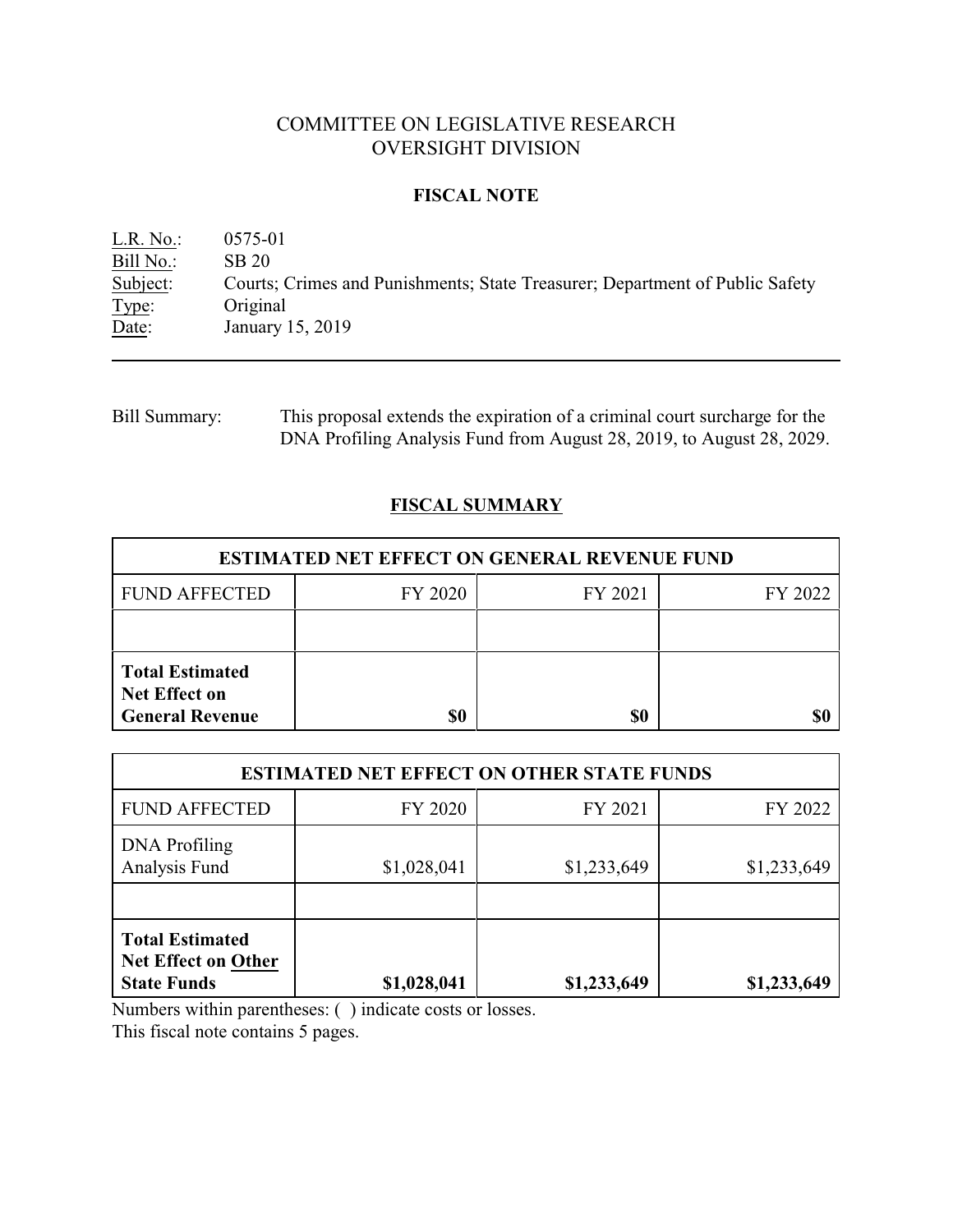L.R. No. 0575-01 Bill No. SB 20 Page 2 of 5 January 15, 2019

| <b>ESTIMATED NET EFFECT ON FEDERAL FUNDS</b>                        |         |         |         |  |
|---------------------------------------------------------------------|---------|---------|---------|--|
| <b>FUND AFFECTED</b>                                                | FY 2020 | FY 2021 | FY 2022 |  |
|                                                                     |         |         |         |  |
|                                                                     |         |         |         |  |
| <b>Total Estimated</b><br>Net Effect on All<br><b>Federal Funds</b> | \$0     | \$0     |         |  |

| <b>ESTIMATED NET EFFECT ON FULL TIME EQUIVALENT (FTE)</b>    |         |         |         |  |
|--------------------------------------------------------------|---------|---------|---------|--|
| <b>FUND AFFECTED</b>                                         | FY 2020 | FY 2021 | FY 2022 |  |
|                                                              |         |         |         |  |
|                                                              |         |         |         |  |
| <b>Total Estimated</b><br><b>Net Effect on</b><br><b>FTE</b> |         |         |         |  |

 $\Box$  Estimated Net Effect (expenditures or reduced revenues) expected to exceed \$100,000 in any of the three fiscal years after implementation of the act.

| <b>ESTIMATED NET EFFECT ON LOCAL FUNDS</b> |         |         |         |
|--------------------------------------------|---------|---------|---------|
| <b>FUND AFFECTED</b>                       | FY 2020 | FY 2021 | FY 2022 |
| <b>Local Government</b>                    | \$0     | \$0     | \$0     |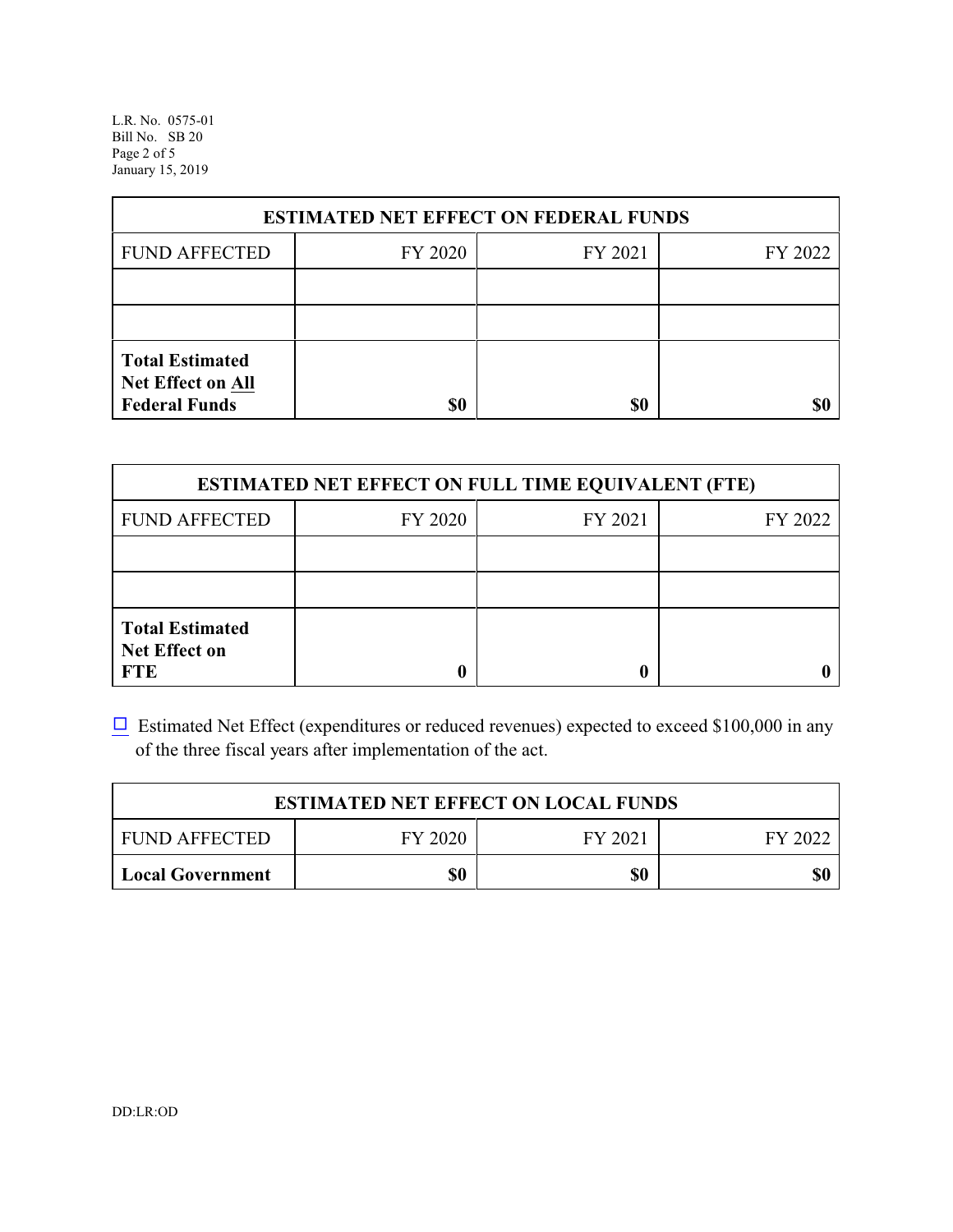L.R. No. 0575-01 Bill No. SB 20 Page 3 of 5 January 15, 2019

### **FISCAL ANALYSIS**

### ASSUMPTION

#### §488.5050 - Extends the expiration date of the DNA Profiling Analysis Fund

Officials from the **Department of Public Safety - Missouri State Highway Patrol (MHP)** state SB 20 extends the expiration of a criminal court surcharge for the DNA Profiling Analysis Fund from August 28, 2019, to August 28, 2029.

Pursuant to 650.052, RSMo, the MHP is designated as the central repository for the DNA profiling system known as CODIS or the Combined DNA Index System. The CODIS Unit of the MSHP Crime Laboratory manages the Offender DNA Profiling program and collaborates with the seven other Missouri CODIS laboratories, allowing for their participation in the National DNA Index System. The CODIS Unit receives an average of 21,000 offender DNA samples annually for entry into CODIS, where they are searched against DNA profiles developed from crime scene evidence, unidentified human remains, and missing persons. To date, this program has assisted over 14,300 investigations. It is an invaluable tool for law enforcement in Missouri and nationwide.

It costs \$28.93 per sample/DNA profile in raw consumables to produce a DNA profile by our CODIS unit. If labor costs, instrument, and software maintenance are included, the cost per sample/DNA profile can approach \$46.13.

Failure to address this funding source will not only result in a laboratory budgetary shortfall of approximately \$968,651 each year or the discontinuation of the program which would result in an average of 21,000 offender DNA samples annually not being registered in the CODIS DNA database but could also obviate a return on investment to the citizens of Missouri.

Additional internal calculations are based on the 2017 MSHP Criminal Justice Information Services (CJIS) arrest statistics and the Crime Lab 2017 arrestee offender sample intake. FTE needs and cost calculations are based on the unit's present estimated processing capacity and operational costs.

**Oversight** does not have any information contrary to that provided by the MHP. Therefore, Oversight will reflect MHP's impact for fiscal note purposes.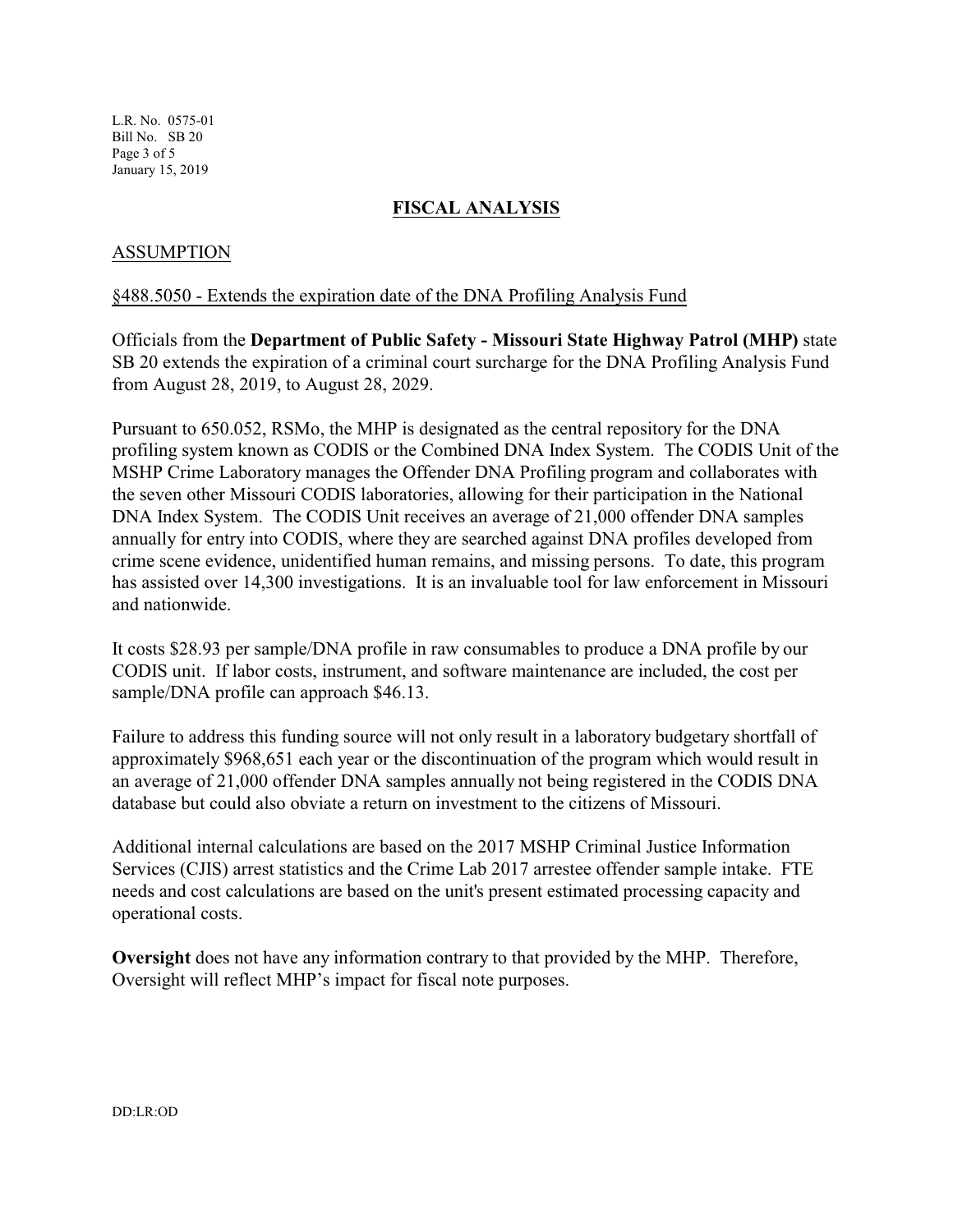L.R. No. 0575-01 Bill No. SB 20 Page 4 of 5 January 15, 2019

ASSUMPTION (continued)

**Oversight** notes the proposal extends income to the DNA Profiling Fund (0772). The balance of the fund at December 31, 2018 was \$3,550,916 and receipts into this fund over the past five fiscal years have been:

FY2018 - \$1,170,953 FY2017 - \$1,169,311 FY2016 - \$1,224,606 FY2015 - \$1,279,702 FY2014 - \$1,323,673

(Source: Missouri State Treasurer, Fiscal Year End Fund Activity Reports).

**Oversight** notes over the past five years, this fund averaged \$1,233,649 in annual receipts  $(1,170,953 + 1,169,311 + 1,224,606 + 1,279,702 + 1,323,673 = 1,68,245 / 5)$ . For fiscal note purposes, Oversight will use the five-year average as a basis of annual collections into this fund. Oversight assumes income to the fund will more than exceed MHP's estimated costs for the program.

**Oversight** notes that the **Office of Administration - Budget & Planning** and **Office of State Courts Administrator** have stated the proposal would not have a direct fiscal impact on their organizations. Oversight does not have any information to the contrary. Therefore, Oversight will reflect a zero impact in the fiscal note for these agencies.

| FISCAL IMPACT - State Government                                                 | FY 2020<br>$(10 \text{ Mo.})$ | FY 2021            | FY 2022            |
|----------------------------------------------------------------------------------|-------------------------------|--------------------|--------------------|
| <b>DNA PROFILING ANALYSIS FUND</b><br>(H0772)                                    |                               |                    |                    |
| Income - Extension of Expiration Date<br>for §488.5050 from 08/28/19 to 08/28/29 | \$1,028,041                   | \$1,233,649        | \$1,233,649        |
| <b>ESTIMATED NET EFFECT ON THE</b><br><b>DNA PROFILING ANALYSIS FUND</b>         | <u>\$1,028,041</u>            | <u>\$1,233,649</u> | <u>\$1,233,649</u> |